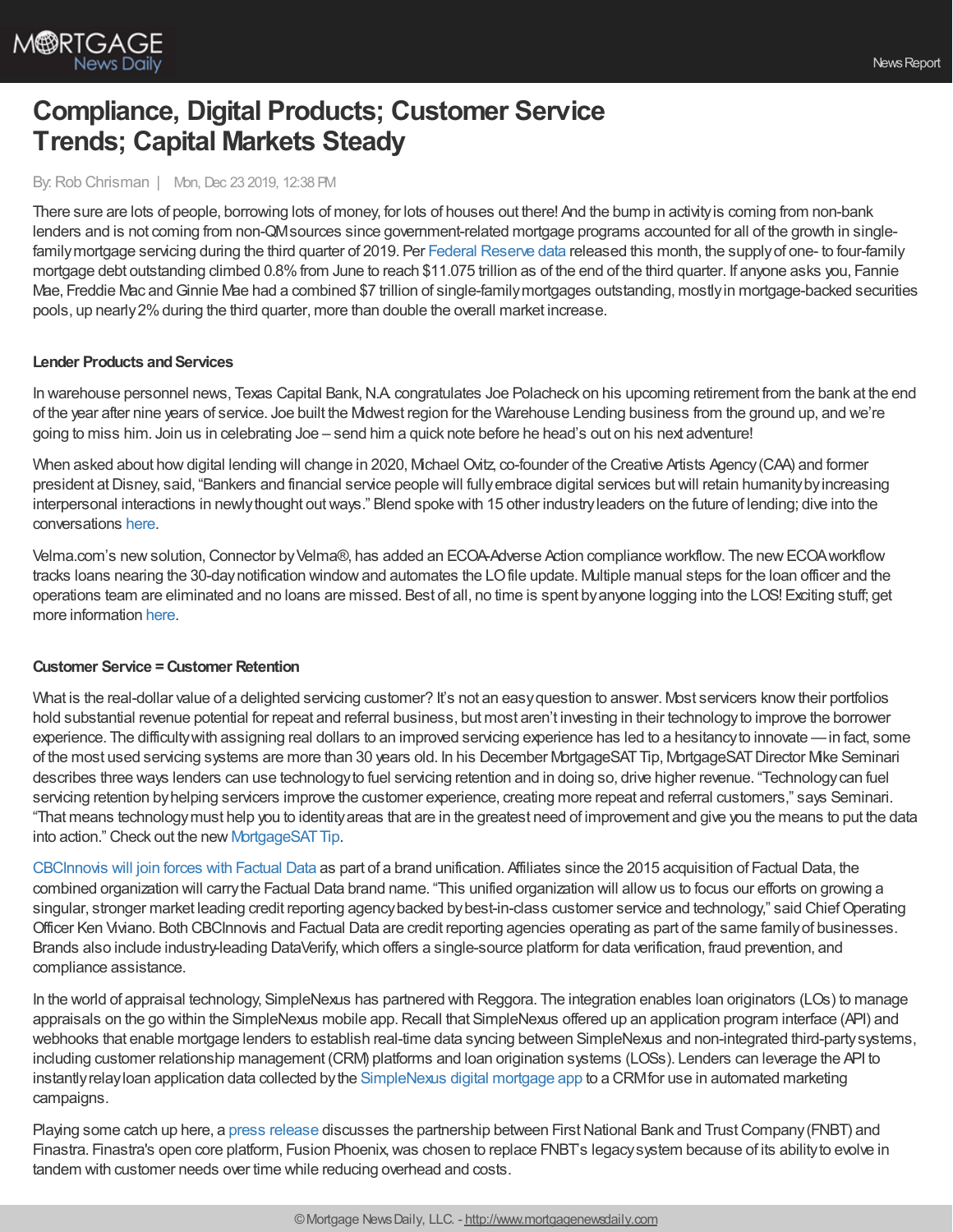

Mortgage document preparation vendor International Document Services, Inc. [\(IDS](https://info.idsdoc.com/)), announced it has integrated 4506-TVerification Services from QuestSoft Corporation, one of the nation's leading providers of automated mortgage compliance software, into idsDoc. With this integration,QuestSoft customers can nowdirectlyorder 4506-Tincome verifications to be eSigned through idsDoc.

HouseThis app has added another new feature, a Chrome [extension](http://www.housethis.app/) providing insight into real estate and financing activity about the area of anyCalifornia propertyaddress you search on Zillowand Trulia.One can instantlydiscover useful real estate information, like how many homes are paid off, carrymortgages, have second loans, and more, as well as the average mortgage rate for the area.

Recall that Hubzu launched a mobile technology features including a mobile app and SMS notifications. These features allow Hubzu users to further engage and interact during the search and online auction phases byreceiving real-time notifications regarding auction outbids, auction end times, foreclosure auction alerts, auction bid prices and new properties. Bids can now be placed directly through the mobile app and via SMS, an industry-first feature, providing users the flexibility they need to remain connected during an active auction.

And OpenDoor announced the launch of a new home buying service that helps buyers find the right home and buy it at the best price, with a buyback guarantee that provides peace of mind. The previous integration with theOpen Listings platform offers on-demand self-tours for any home on the market, all-cash offers, and a 90-day buyback guarantee. This service is currently available to buyers in Phoenix, Dallas-Fort Worth, and Raleigh-Durham.

Finicityand Ellie Mae announced that Finicity's digital Verification of Assets (VoA) solution is nowavailable through Ellie Mae's Encompass Digital Lending Platform. "Integrating Finicity's VoAsolution into Ellie Mae's Encompass platform streamlines the origination process for lenders enabling them to eliminate once-manual tasks and devote more time to customer service and business development. Using Finicity's VoAcan shorten the application process byas manyas 6 days." "Since implementing this integration, our closing times have been significantlyreduced," said TorreyLarsen, SynergyOne CEO. "Our loan officers are spending less time trying to verifyassets and more time focusing on what reallymatters: our customers' futures."

Mortgage firms relyon dozens, sometimes hundreds, of third-partyvendors. That means that real estate finance companies must entrust the private data of current and prospective borrowers to a varietyof service providers. But howcan a mortgage companybe certain that their vendors are adequately addressing cybersecurity risks? One solution is a security rating now available through the Vendorly platform thanks to its recent [agreement](https://altisource.com/News-Articles/Press-Releases/2019/03/Vendorly-Announces-Agreement-with-BitSight)with BitSight®. Vendorlyis nowan authorized reseller of BitSight SecurityRatings,which can help provide Vendorlycustomers with the abilityto scale their vendor risk management programs quicklyand effectively, regardless of their current security posture.

## **Capital Markets**

Last week was light on rate movement, seemingly echoing the main impeachment defense proffered by Republicans: "So what?" Maybe it's because President Donald Trump seems certain to survive a Senate trial. Or maybe it's because home sales remain strong, as does consumer spending. This week figures to be even less important in the mortgage market,with most releases scheduled for todayand tomorrowand manyemployees off their desks at some point or for the whole week due to the Christmas Dayholiday.

Recent economic data continues to showthe USeconomycontinuing to expand despite manyheadwinds. **Leadingeconomic indicators were unchanged in November**, however both the Coincident and Lagging indexes increased for the month and overall the data was better than October. Personal income also increased in November showing that the personal savings rate increased to 7.9 percent. Real GDP remained at +2.1 for the third quarter following the final revision. Industrial production picked up in November following the end of the UAW strike atGM.Newhousing starts increased to a 1,365,000 annual rate and single-familystarts were at an annual rate of 928,000; the highest pace since January. Existing home sales declined slightly, however inventory remains at a tight 3.7 months' supply. As we close out the year, the USeconomycontinues to expand despite deteriorating global conditions. While growth has slowed from one year ago, the Fed believes current monetarypolicywill provide enough support to maintain the current expansion.

Despite a relativelylight economic calendar lastweek, the **markets hadplentyof headlines todigest**. First, President Trump was officially impeached in the House of Representatives following in the footsteps of Bill Clinton and Andrew Johnson. For the most part, as noted above, the markets shrugged it off as it is unlikelythat the Senate will followsuit.On the trade front, the USMCAcontinues to move forward which will provide some much-needed certaintyfor businesses operating in North America. Additionally, Boeing announced itwould halt production of the 737 Max, which is estimated to negatively impact Q1 GDP by up to 0.5 percentage points. The announcement of a phase one trade deal between the USand China eased some of the uncertainlysurrounding global trade although there are details to be finalized before the complete impact can be measured. Regardless, a reduction in tariffs and backing down from combative rhetoric should improve the economic outlook heading into the newyear.

Howabout some good news from Washington?! The House **overwhelminglyapprovedthe new UnitedStates-Mexico-Canada**